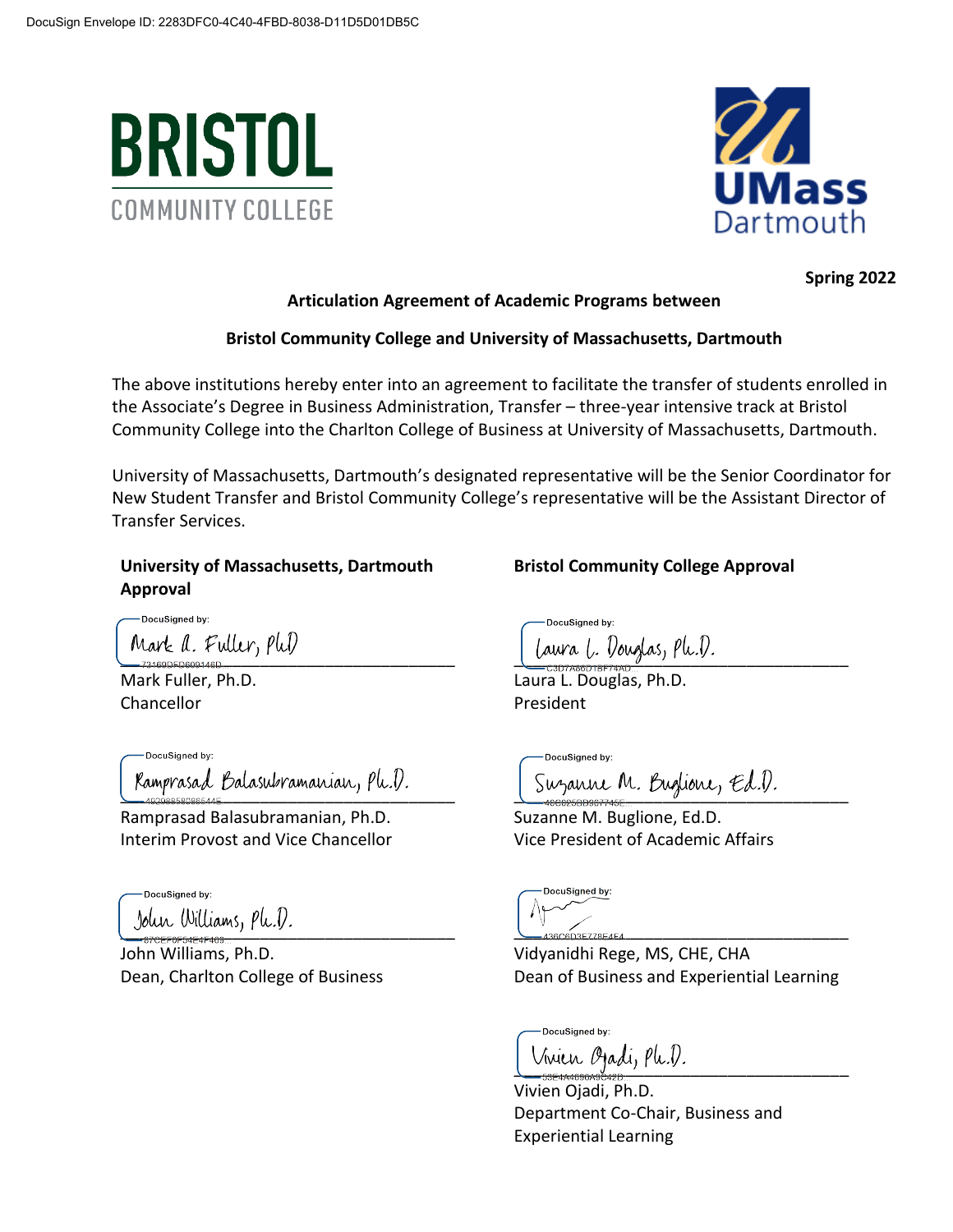DocuSianed by:

 $\sum_{\text{D84F6447B3B748B}}$ 

Amy Crouch Department Co-Chair, Business and Experiential Learning

2/15/2022

Date

# **Objectives:**

1. To attract qualified students to Bristol Community College and University of Massachusetts, Dartmouth.

2. To promote and facilitate an efficient transition of transfer students between institutions.

3. To provide specific information and guidelines for transfer students.

4. To encourage academic coordination and cooperation, including curricular reviews, on-site visits, and joint academic advising for students attending Bristol Community College and University of Massachusetts, Dartmouth.

# **Stipulations:**

1. University of Massachusetts, Dartmouth guarantees acceptance of Bristol Community College students who complete the Associate's Degree with an overall GPA of 2.5, as outlined in this document. All criteria of MassTransfer will apply.

2. Transfer students designated above will not be required to take more than 57 additional credits to receive a baccalaureate degree.

3*.* It is understood that students transferring from two-year colleges must complete a minimum of 45 credits of work to meet the residency requirement at UMass Dartmouth. At least 30 credits of advanced specialized courses must be completed.

4. Bristol Community College will facilitate the application of students to UMass Dartmouth in a timely manner, so students are prepared for their transition to UMass Dartmouth and can be placed in courses at the onset of registration.

5. Inquiries and academic advising will occur at Bristol Community College while enrolled in the program at Bristol. Once students apply and are accepted to UMass Dartmouth, academic advising will transition to UMass Dartmouth.

6. UMass Dartmouth allows for the option of any major within the Charlton College of Business. Integration with the native student population will occur and once at the institution, transitioning students from a cohort model to all course offerings tailoring their interests to major specific coursework.

7. While matriculated at Bristol Community College, if a student does not successfully complete one or more of the courses prescribed in this document within said timeframe, the student will no longer be included in the current fast track cohort.

The student has the option to design an alternate plan at Bristol Community College to retake the course(s) or the student can apply to UMass Dartmouth's general transfer student population in which they will design a degree plan with an Academic Advisor. In either instance, the student will not be part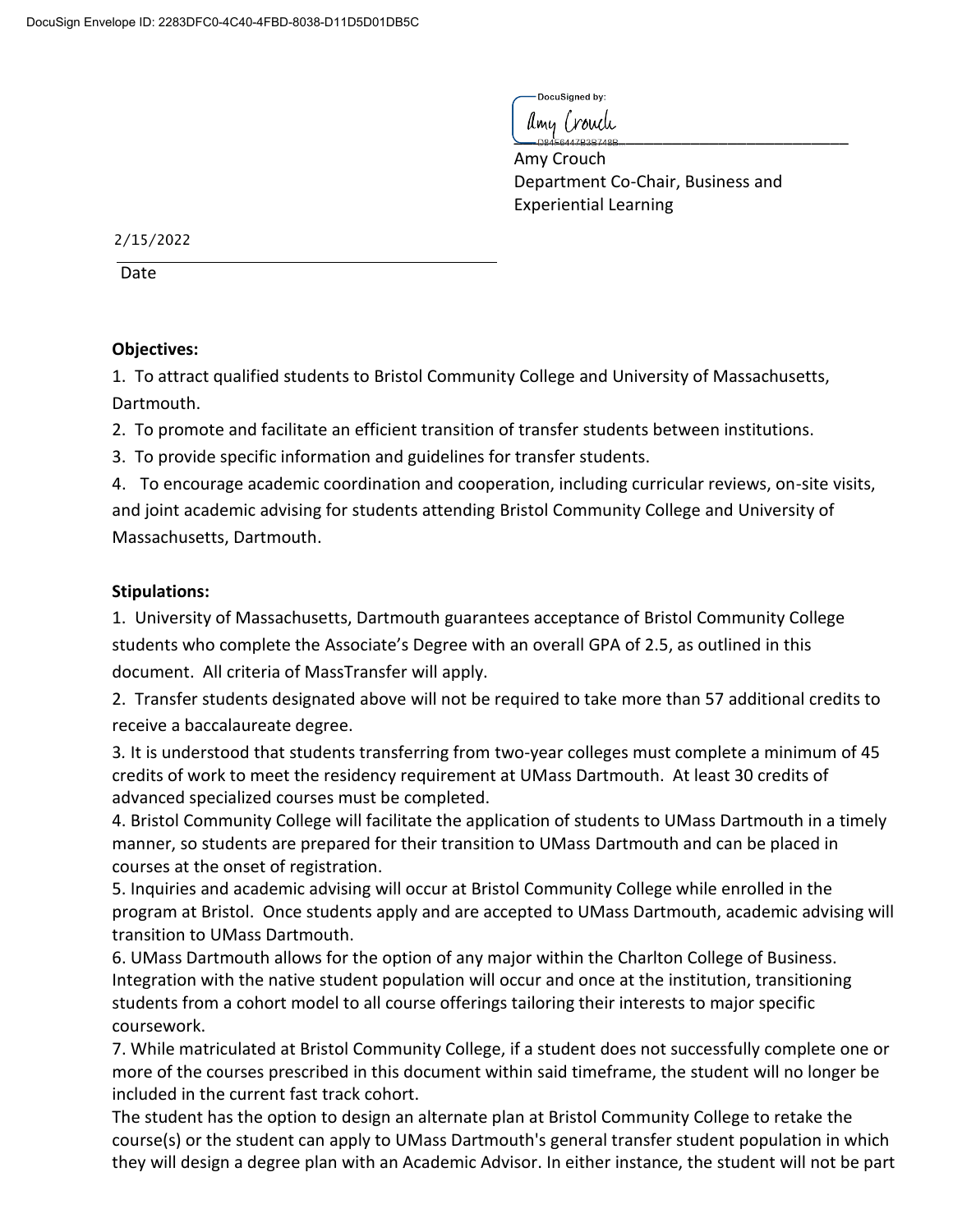of the current cohort, but will still have the opportunity to obtain a degree contingent on University eligibility requirements.

8. Options for degree completion via UMass Dartmouth's Online and Continuing Education division are available for students. Students will work with that divisions advisor specifically if this avenue is desired. Stipulations may exist via OCE based on program availability.

9. If students are interested in pursuing a master's degree inclusive of this fast-track model, application for that avenue will take place once the student has earned 30 credits at UMass Dartmouth. (Students accepted into the Accelerated BS to MBA or BS to MS Program in the Charlton College of Business may be able to take up to 9-credits that count towards their bachelor's and master's degree.) Students should discuss their interest with their advisor to plan their academics

accordingly. <https://www.umassd.edu/charlton/accelerated-programs/>

### **Mutual Responsibilities:**

1. Both institutions agree to maintain current listings of the course equivalencies. This will be the responsibility of the two designated representatives.

2. Bristol Community College and University of Massachusetts, Dartmouth will incorporate a summary of this agreement into official publications and web sites.

3. Both institutions agree to support students navigate the program

### **Review/Revision:**

1. Both institutions will periodically review this agreement. Substantive changes in the courses or program of either institution will require a review of this articulation agreement. Revisions will be implemented with one- year notice prior to termination of the agreement.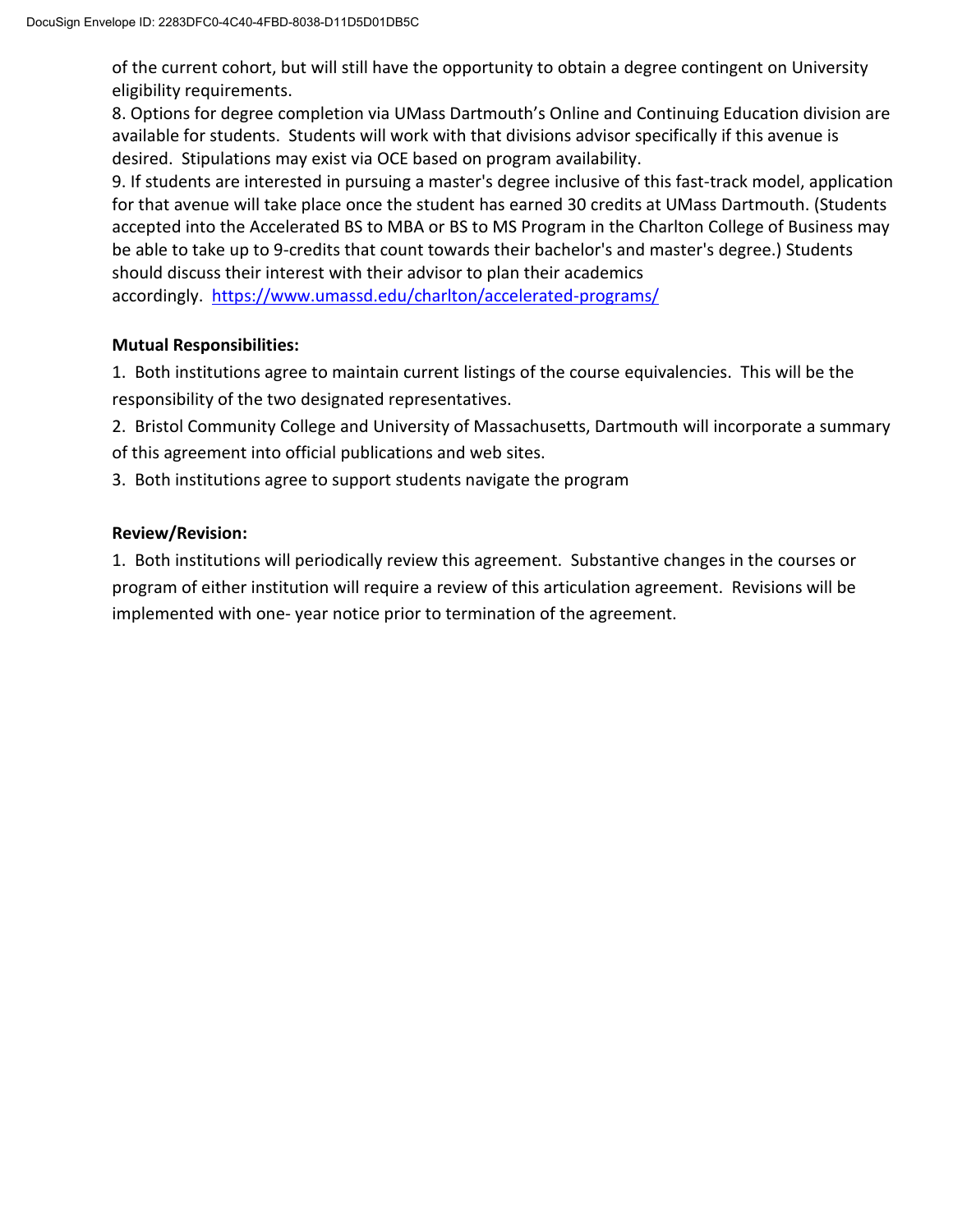#### **Articulation Agreement**

#### **Institution: Bristol Community College**

**Transfer Institution: University of Massachusetts, Dartmouth Summary of Benefits:**

- Guaranteed acceptance with a minimum G.P.A. of 2.5
- Guaranteed transfer of credits of all courses with a C- or better.
- Students transfer with Junior status with regard to financial aid and registration

| <b>Bristol Program:</b>                       | <b>CR</b>      | <b>UMass-Dartmouth Program:</b>          | <b>CR</b> |
|-----------------------------------------------|----------------|------------------------------------------|-----------|
| <b>Business Administration Transfer</b>       |                | <b>Charlton College of Business</b>      |           |
|                                               |                |                                          |           |
| <b>ENG 101 Composition I: College Writing</b> | 3              | ENL 101 - Critical Reading & Writing I   | 3         |
| ENG 102 Composition II: Writing about Lit     | 3              | ENL 102 - Critical Reading & Writing II  | 3         |
| MAN 101 - Prin of Management                  | 3              | MGT 201 - Leadership, Teamwork & Coll    | 3         |
| CSS 101 - College Success Seminar             | 1              | CAS 101 - Intro to Arts & Sciences       | 1         |
| HST 112 - The West and the World II           | 3              | HST 102 - History of Western Civ II      | 3         |
| ACC 101 - Principles of Accounting I          | 4              | ACT 211 - Principles of Accounting I     | 3         |
| ACC 102 - Principles of Accounting II         | 4              | FRE 800 - Free Elective                  | 3         |
| ACC 257 - Managerial Accounting               | 3              | ACT 212 – Principles of Accounting II    | 3         |
| COM 218 - Business Communications             | 3              | <b>ENL 265 - Business Communications</b> | 3         |
| Lab Science                                   | 4              | The Natural World Requirement            | 3         |
|                                               |                |                                          | 1         |
| ECN 111 - Prin of Economics - Macro           | 3              | ECO 232 - Prin of Macroeconomics         | 3         |
| MAR 101 - Prin of Marketing                   | 3              | MKT 311 - Prin of Marketing              | 3         |
| HST 111 - The West and the World I            | 3              | HST 101 - History of Western Civ I       | 3         |
| CIS 111 - Intro to Bus Info Systems           | 3              | MIS 101 - The Business Organization      | 3         |
| MTH 131 - Elements of College Math            | 3              | MTH 146 - Finite Math                    | 3         |
| MTH 251 - Fund of Business Stats              | 3              | MTH 147 - Fund of Statistics             | 3         |
| MTH 252 - Stats for Decision Making           | 3              | POM 212 - Business Statistics            | 3         |
| ECN 112 - Prin of Economics - Micro           | 3              | ECO 231 - Microeconomics                 | 3         |
| PSY 101 - General Psychology                  | 3              | PSY 101 - General Psychology             | 3         |
| Lab Science                                   | $\overline{4}$ | The Natural World Requirement            | 3         |
|                                               |                |                                          | 1         |
| BUS 251 - Business Law                        | 3              | MGT 312 - Legal Framework of Bus         | 3         |
| <b>Total Credits</b>                          | 65             | <b>Total Credits</b>                     | 63        |

Bristol Sequence:

Summer First Year Seminar, ENG 101

Fall 1 HST 111, CIS 111, MAN 101, MTH 131, BUS 251

Spring 1 ECN 111, PSY 101, ACC 101, HST 112, ENG 102

Summer 2 ACC 102, MAR 101, AST 111, MTH 251